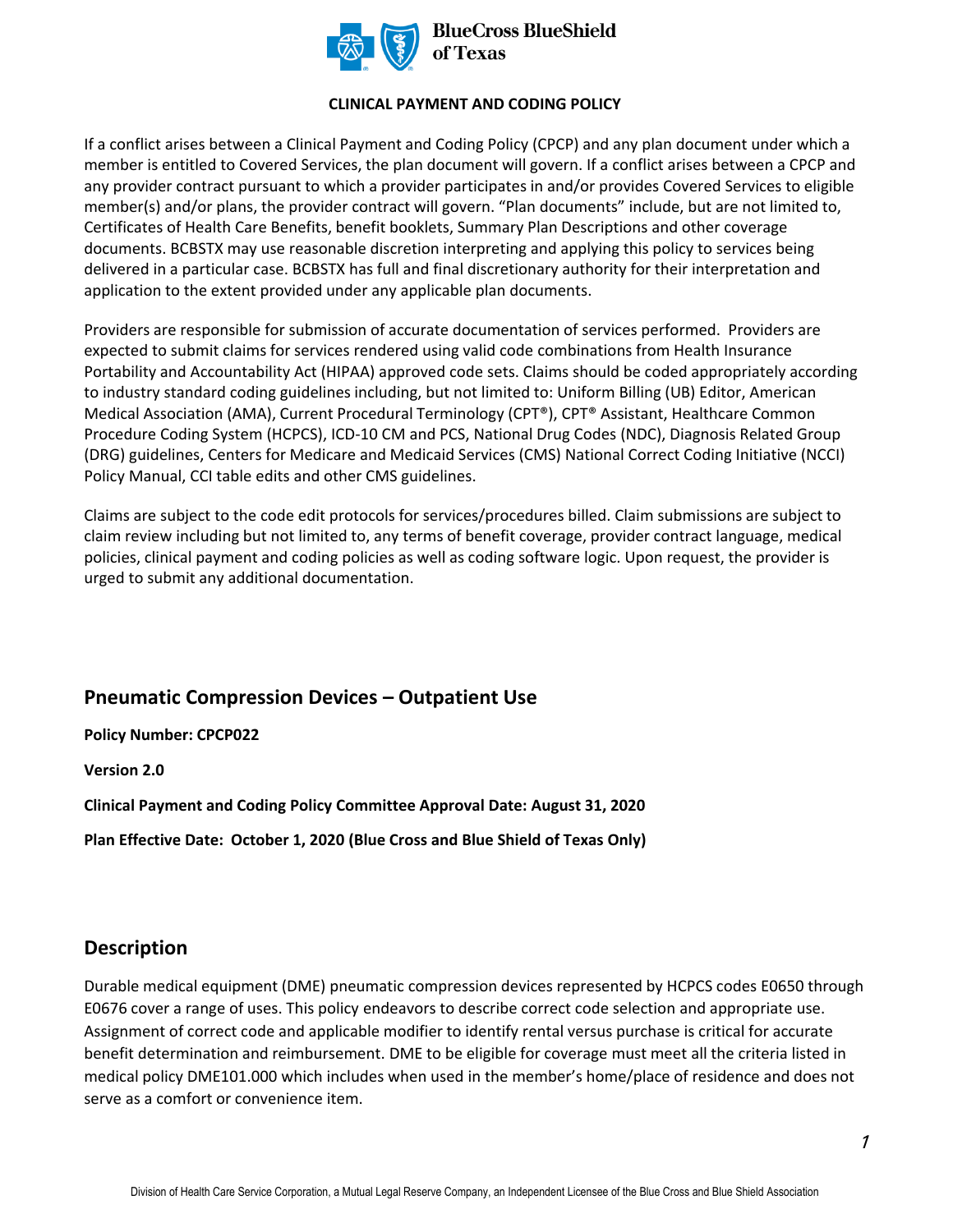

**BlueCross BlueShield** of Texas

# **Description, cont.**

Coverage decisions are subject to all terms and conditions of the applicable benefit plan, including specific exclusions and limitations, and to applicable state and/or federal law. Policies contained in this document do not constitute plan authorization, nor are they an explanation of benefits. Contact Provider Customer Service for specific coverage or policy information.

### **Term Descriptions:**

**Pneumatic compression device** consists of an inflatable garment for the arm, leg, trunk or chest and an electrical pneumatic pump that fills the garment with compressed air. The garment is intermittently inflated and deflated with cycle times and pressures that vary between devices.

**Non-segmented pneumatic compressor** is a device which has a single outflow port on the compressor. The air from the single tube may be transmitted to a sleeve/appliance with multiple compartments or segments.

**Segmented compressor** is a device which has multiple outflow ports on the compressor which lead to a distinct segment on the appliance which inflate sequentially.

**Segmented device without calibrated gradient pressure** is a device in which either (a) the same pressure is present in each segment or (b) there is a predetermined pressure gradient in successive segments but no ability to individually set or adjust pressures in each of several segments. Pressure is set by a single control on the distal segment.

**Segmented device with calibrated gradient pressure** is characterized by a manual control on at least three outflow ports which can deliver an individually determined pressure to each segment unit.

**Segmental gradient pressure pneumatic appliances** are appliances/sleeves which are used with a nonsegmental pneumatic compressor, but which achieve a pressure gradient through the design of the tubing and/ or air chambers.

**Venous thromboembolism (VTE)** is deep vein thrombosis (DVT) - formation of a blood clot in a deep vein and pulmonary embolism (PE) - a blockage of an artery in the lungs by a substance that has moved from elsewhere in the body through the blood stream. It is a complication associated with major surgeries resulting in significant morbidity and mortality.

**Lymphedema** is the swelling of subcutaneous tissues due to the accumulation of excessive lymph fluid. The abnormal accumulation of lymph in the interstitial tissues is usually the result of impairment of the normal clearance by the lymphatic system caused by therapy or disease.

**Chronic venous stasis ulcer** wounds thought to occur due to improper functioning of venous valves, usually of the legs. Synonyms: venous insufficiency ulcer, stasis ulcer, stasis dermatitis, varicose ulcer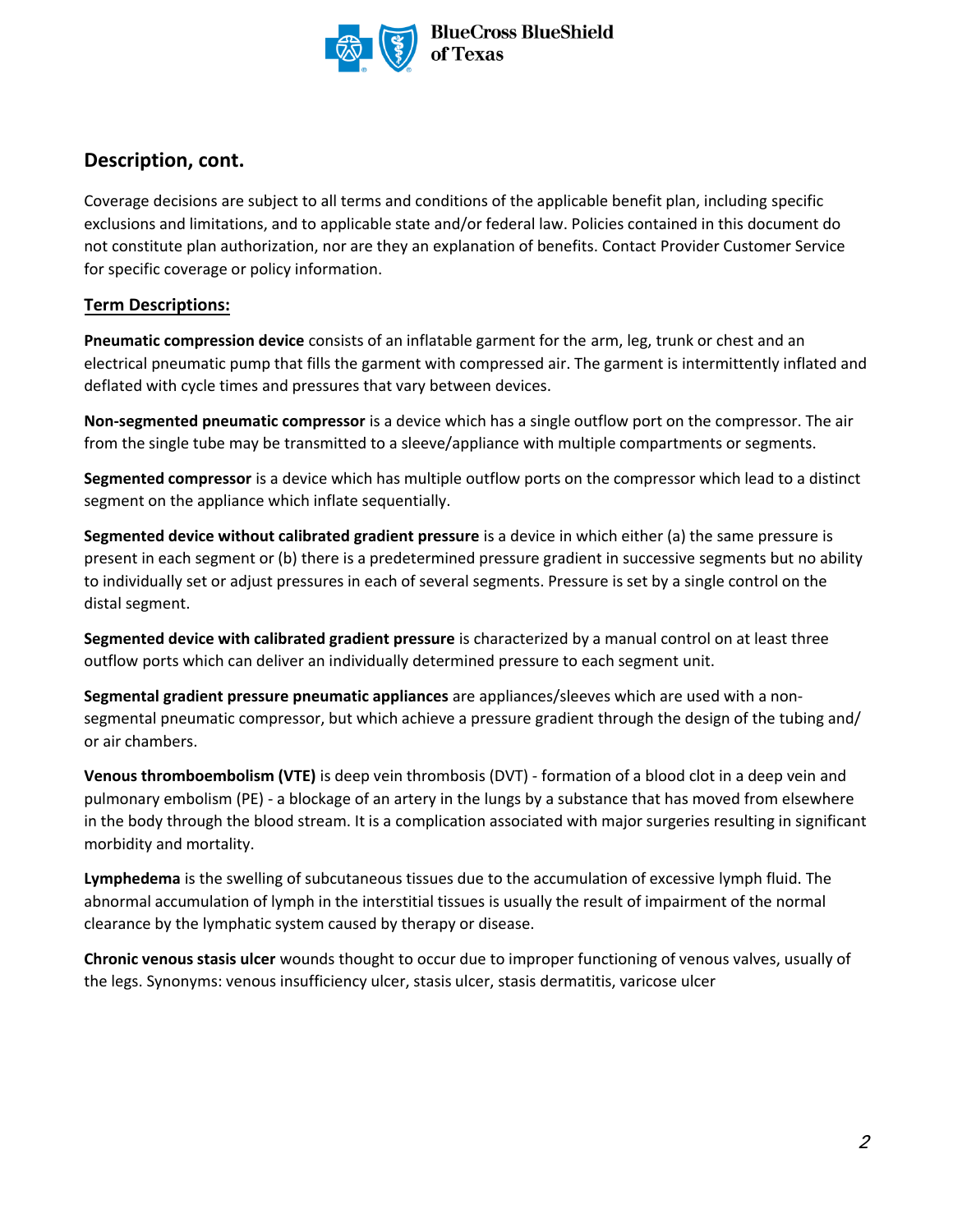

**BlueCross BlueShield** of Texas

### **Evaluating risk factors for DVT prophylaxis**

High risk factors for bleeding identified by medical policy MED202.060

- Previous major bleeding (and previous bleeding risk similar to current risk)
- History of heparin induced thrombocytopenia (HIT)
- Severe renal failure, (GFR<30%)
- Concomitant antiplatelet agent
- Surgical factors: history of or difficult-to-control surgical bleeding during the current operative procedure, extensive surgical dissection and revision surgery

Moderate and High-risk factors for VTE as identified by medical policy MED202.060

- Prior DVT/PE or family history of genetic thrombocytopenia
- Age >60 years or members 40 to 60 years with additional risk factors
- Sepsis or systemic infection
- Presence of an inherited or acquired hypercoagulable state;
	- $\triangleright$  Antithrombin III deficiency
	- ➢ Protein C or S deficiency
	- ➢ Activated Protein C resistance (Factor V Leiden)
	- $\triangleright$  Antiphospholipid syndrome
	- ➢ Prothrombin20210 defect
	- ➢ Dysfibrinolysis
- Active cancer or cancer treatment
- Kidney failure
- Recent myocardial infarction (MI)
- Nonhemorrhagic stroke within the past 6 months
- Congestive heart failure (CHF) (decompensated)
- Low ejection fraction (EF) <40%
- Severe obesity (BMI >35)
- Spinal cord injury
- Multiple limb fractures
- Lower extremity or pelvic fracture
- Use of clotting medications or transfusions

#### **HCPCS codes for pneumatic compression devices**

Non-Segmental pneumatic compression pumps – E0655, E0660, E0665 and E0666 Segmental pneumatic compression pumps – E0656, E0667, E0668, E0669 and E0670 Segmental gradient pressure pneumatic appliance – E0671, E0672 and E0673 High pressure, rapid inflation/deflation pneumatic compression device – E0675 (arterial insufficiency only) Intermittent limb compression device, includes all accessories – E0676 For Lymphedema and Chronic Venous Insufficiency use: E0650 – E0673 For Arterial Insufficiency use: E0675 For Deep Vein Thrombosis prophylaxis use: E0676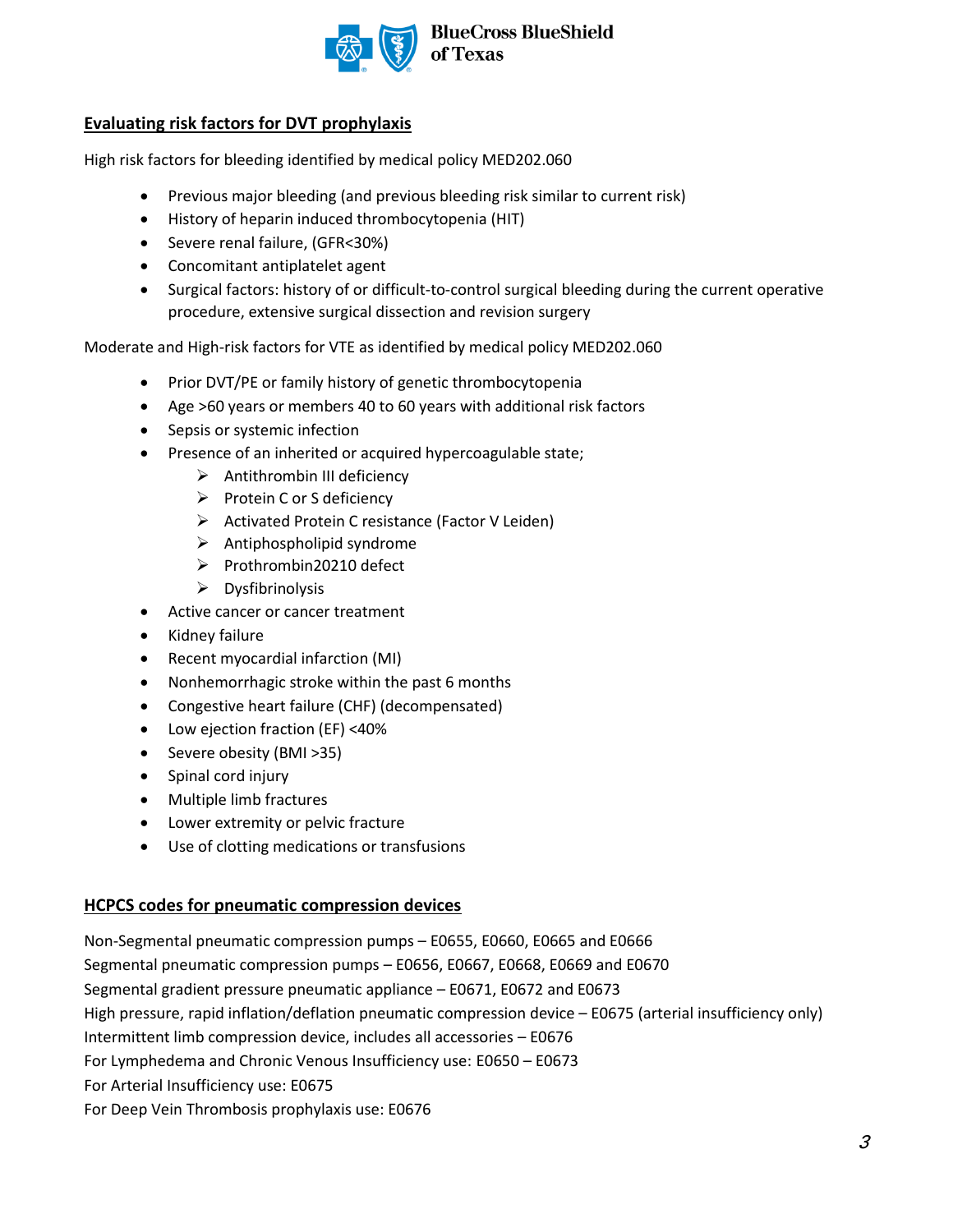

### **Documentation Information:**

To establish the medical necessity of pneumatic compression devices the following must be submitted with the claim or upon request:

- Documentation of appropriate physician oversight including the evaluation of the member's condition to determine medical necessity of the device,
- Suitable instruction in the operation of the machine,
- Treatment plan defining the pressure to be used, frequency and duration of use and ongoing monitoring of use and response to the treatment

Physician evaluation documentation must include:

- Diagnosis and prognosis
- Symptoms and objective findings, including measurements which establish the severity of the condition,
- Reason the device is required, including treatments which have been tried and failed

Record review for DME will include appropriate orders from the treating provider and if equipment is to be used post operatively the surgical facility discharge instructions/summary will reflect orders and instructions for use.

## **Reimbursement Information:**

Coverage of DME items is for home/place of residence use only. DME items utilized in a facility setting (hospital, outpatient surgery, physician office) are not separately billable and are considered a part of the facility/office charge.

ClaimsXten™ Edits - When codes E0655 through E0673 are billed for Compression Device Accessories along with code E0676, the all-inclusive code for Compression Devices, the accessories will be denied as inclusive to the device and therefore ineligible for separate payment.

Coverage of DVT prophylaxis compression devices (E0676) requires the member have a contraindication to pharmacological agents (i.e., a high risk for bleeding) and meet criteria in medical policy MED202.060

- Major orthopedic surgery (total hip arthroplasty, total knee arthroplasty or hip fracture surgery, OR
- Major non-orthopedic surgery (general gynecological, urologic, thoracic or neuromuscular procedures AND are at moderate or high risk of VTE, OR
- Nonmajor orthopedic surgery AND are at moderate or high risk of VTE

Coverage for Chronic Venous Stasis Ulcers

- Caused by venous insufficiency
- Failed to heal after six-month trial of conservative physician-directed medical therapy (must include use of a compression bandage system or garment, exercise and elevation of the limb)